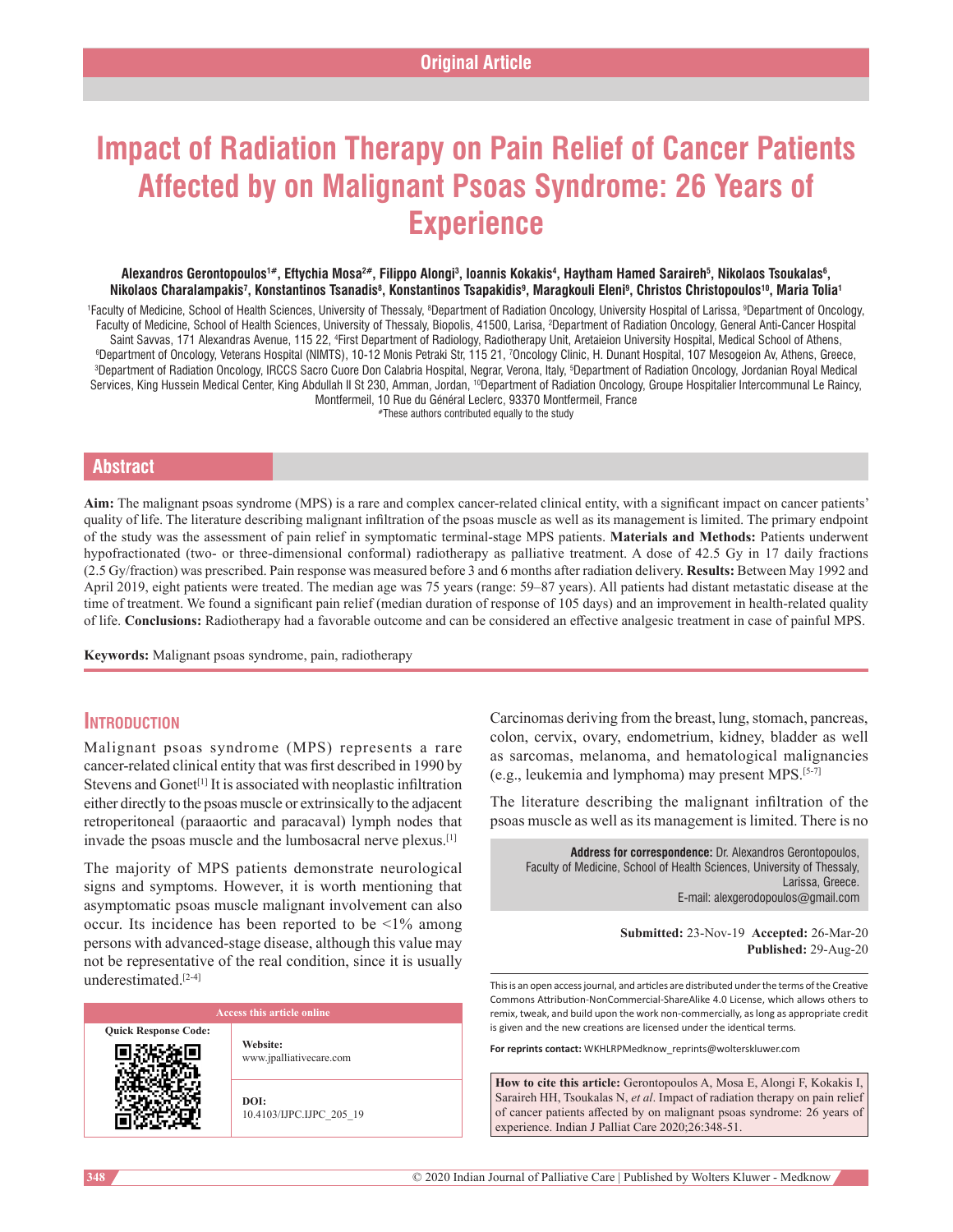standard treatment for the palliation of MPS. Various therapies can be used as opioids, nonopioids analgesics, antiepileptics, antidepressants, muscle relaxants, and irradiation.[3,4,8]

This study was conducted to assess the role of radiotherapy in the pain control of MPS patients using hypofractionated (two dimensional [2D] or three dimensional [3D] conformal) regimens.

# **Materials and Methods**

#### **Patient characteristics**

Eighteen patients diagnosed with MPS, who were unsuitable for other therapies or who had failed a number of prior treatments, were eligible for radiotherapy. All patients submitted a written consent form before the treatment. The pretreatment evaluation included history taking, physical examination, histological confirmation of the primary tumor, and the characteristic radiological appearance on a dynamic computed tomography (CT) scan or a dynamic contrast-enhanced magnetic resonance imaging (MRI) scan of the abdomen. All patients had a poor (3–4) performance status according to the Eastern Cooperative Oncology Group Performance scoring.

#### **Radiotherapy procedure**

Each patient was immobilized in the supine position, with the use of a vacuum cushion to avoid any involuntary motion. The patients were treated with external-beam radiotherapy (2D- or 3D‑conformal radiotherapy techniques). Aplanning CT scan was obtained for the 3D technique, with 0.5 cm spacing between the slices. The CT datasets were transferred to the contouring system through the DICOM network. The gross tumor volume (GTV) was the demonstrable tumor infiltrating psoas muscle. The clinical target volume (CTV) was made with a margin of 10 mm, for the microscopic spread of the disease. The planned target volume (PTV) provided a margin of 5–10 mm toward every direction to cover setup uncertainties. The uninvolved organs at risk (OARs) as small bowel and spinal cord, GTV, CTV, and PTV were outlined on all CT slices [Figure 1]. A total dose of 42.5 Gy/2.5 Gy per fraction was delivered to the PTV for



**Figure 1:** Three-dimensional conformal radiotherapy delineation in a case with malignant psoas syndrome

17 consecutive working days. The hypofractionation regimen was biologically equivalent to delivering 46.75 Gy in 2 Gy fractions, assuming a muscle  $\alpha/\beta$  ratio of 3. To calculate the dose constraints for OARs, we used the European Organization for Research and Treatment of Cancer NSABP B‑39/RTOG 0413 protocol and the Toxicity criteria of the Radiation Oncology Group corrected for hypofractionation.

Each patient had a clinical evaluation during and after the end of radiotherapy and every 3–6 months. Pain was assessed at baseline and then at month 3 and month 6 after the treatment. The evaluation of pain intensity was measured by the Visual Analog Scale together with the current pain medication. Patients underwent CT scans every 3 months following the completion of radiation to evaluate the tumor response.

#### **Data statistical analysis**

Data were analyzed through descriptive data analysis using the IBM Corp. Released 2017. IBM SPSS Statistics for Windows, Version 25.0. (Armonk, NY: IBM Corp.).

# **Results**

From May 1992 to April 2019, a total of 18 consecutive terminal‑stage MPS patients consented to be treated with palliative, external-beam radiotherapy (2D or 3D-conformal radiotherapy techniques). All patients had distant metastatic disease at the time of treatment, but the most painful site was related to MPS. Eleven patients were male and seven were female. The median age was 75 years (range: 59–87 years) [Table 1].

Patients had a persistent MPS of very long-lasting duration, which had failed a number of prior analgesic treatments. No patient had received prior radiation therapy in the same anatomic area before. No patient was treated in combination with concurrent chemotherapy during radiotherapy. The primary malignancies sites were the following: 4; colon, 2; ovary 2; bladder, 1 cervix, 1; gastric, 1; kidney, 1; sarcoma and 1; ureter. The patient primary cancer site distribution is summarized in Table 2 and Figure 2.

A significant pain relief and an improvement in overall health-related quality of life were observed in all the patients who received radiotherapy. Pain relief median response had duration of approximately 105 days. The median follow‑up period was 5.5 months. Treatment compliance was very good, and no patient had an acute toxicity greater than or equal to Grade 2. The efficacy of treatment was assessed in terms of pain control, and all cases achieved an important pain relief.

## **Discussion**

MPS represents a rare clinical entity that can be presented in advanced‑staged oncologic patients. Athorough understanding

| <b>patients</b> |      |        | Table 1: The age (mean, median, and range) of treated |                |
|-----------------|------|--------|-------------------------------------------------------|----------------|
|                 | Mean | Median | <b>Minimum</b>                                        | <b>Maximum</b> |
| Age             | 74.4 | 75     | 59                                                    | 87             |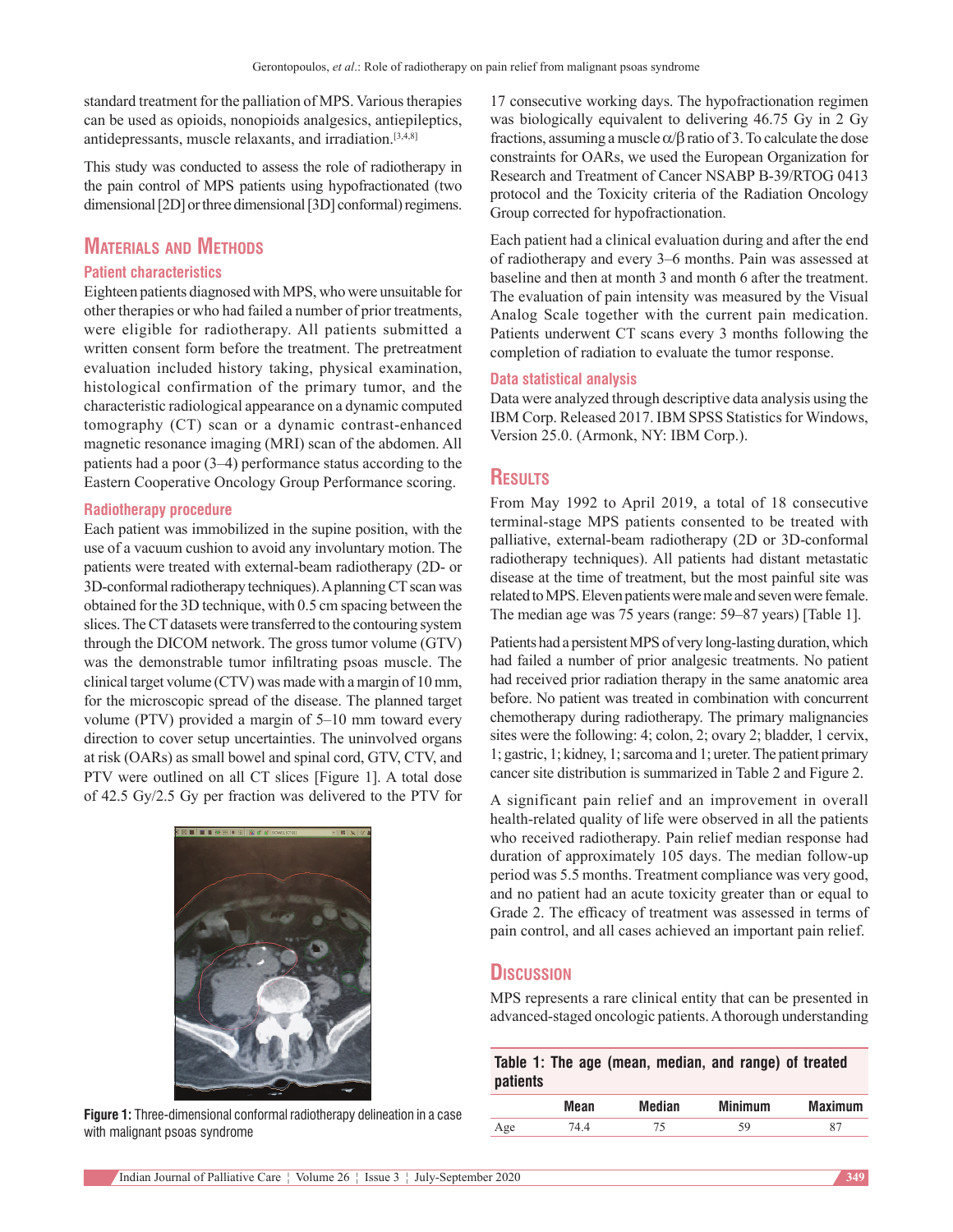

**Figure 2:** Distribution of primary cancer sites

| Table 2: The distribution of the primary cancer sites |  |
|-------------------------------------------------------|--|
|-------------------------------------------------------|--|

| Sex      | <b>Number of cases</b> |
|----------|------------------------|
| Female   |                        |
| Colon    | $\overline{c}$         |
| Ovary    | $\overline{c}$         |
| Bladder  | 1                      |
| Cervix   | 1                      |
| Stomach  | 1                      |
| Male     |                        |
| Prostate | 3                      |
| Colon    | 2                      |
| Stomach  | $\overline{c}$         |
| Bladder  | 1                      |
| Kidney   | 1                      |
| Sarcoma  |                        |
| Ureter   | 1                      |

of the anatomy of the psoas muscle and lumbosacral plexus is needed to diagnose and treat this entity. The psoas muscle is the most powerful flexor of the body. It arises from the transverse processes and the lateral aspects of the vertebral bodies between the 12<sup>th</sup> thoracic and the 5<sup>th</sup> lumbar vertebrae, courses downward across the pelvic brim, passes deep to the inguinal ligament and anterior to the hip joint capsule to form a tendon that inserts into the lesser trochanter of the femur. Its role includes the maintenance of the lumbar lordosis while standing, the flexion of the trunk against resistance and the initiation of the thigh's forward swing during walking or climbing. In addition, the psoas is active in downhill ambulation.<sup>[9]</sup>

The iliacus muscle joins the psoas to insert through the same tendon. The psoas and iliacus form the main hip flexors and are sometimes considered together as the iliopsoas muscle, located in an extraperitoneal space called the iliopsoas compartment. There is a close relationship between the psoas muscle and other important anatomical structures such as the vertebral bodies, the abdominal aorta, the sigmoid colon, the appendix, the hip joint, and iliac lymph nodes. For that reason, a direct tumor-related infiltration of these tissues may activate the pathological symptoms of MPS. Τhe lumbosacral plexus also has a rich vascular supply. It is fed by the five lumbar arteries that originate from the abdominal aorta, the deep circumflex iliac artery that branches from the external iliac artery and the iliolumbar and gluteal branches of the internal iliac artery. Taking under consideration this information, MPS may also be presented as a result of a distant hematogenous metastasis.<sup>[10]</sup>

The diagnosis of MPS is made by the malignant infiltration of major psoas, as shown in imaging as CT scan and MRI, and one or more of the following clinical criteria: (a) ipsilateral nociceptive pain (location may be abdominal, back, hip, or thigh), (b) ipsilateral proximal (L1–L3) neuropathic pain, and (c) painful fixed flexion of the ipsilateral hip with positive psoas muscle stretch test.[11] The above criteria can only be taken into consideration provided that there are no osseous metastases in the lumbar vertebrae and in the absence of other causes that could be responsible for lumbar plexopathy such as malignant infiltration of the nerve roots or nerve damage caused either by neurotoxic drugs or irradiation.

MPS is presented differently among different cancer patients. It may include the appearance of the asymmetric somatic nociceptive pain, painful fixed flexion of the hip ipsilaterally with positive psoas muscle stretch test, peripheral neuropathic pain and peripheral neuropathy‑associated symptoms, and finally, the incidence of hydronephrosis(unilateral or bilateral). Patients that suffer from MPS describe their pain as a deep, continuous one, located in the abdomen, the back, or in the ipsilateral hip or thigh. Intra‑psoas inflammation of a fixed hip may also result to hypoxia and muscle spasm. In addition, the peripheral neuropathy may be demonstrated as a sudden, burning pain which is associated with hyperalgesia. Neuropathic symptoms are conducted through six